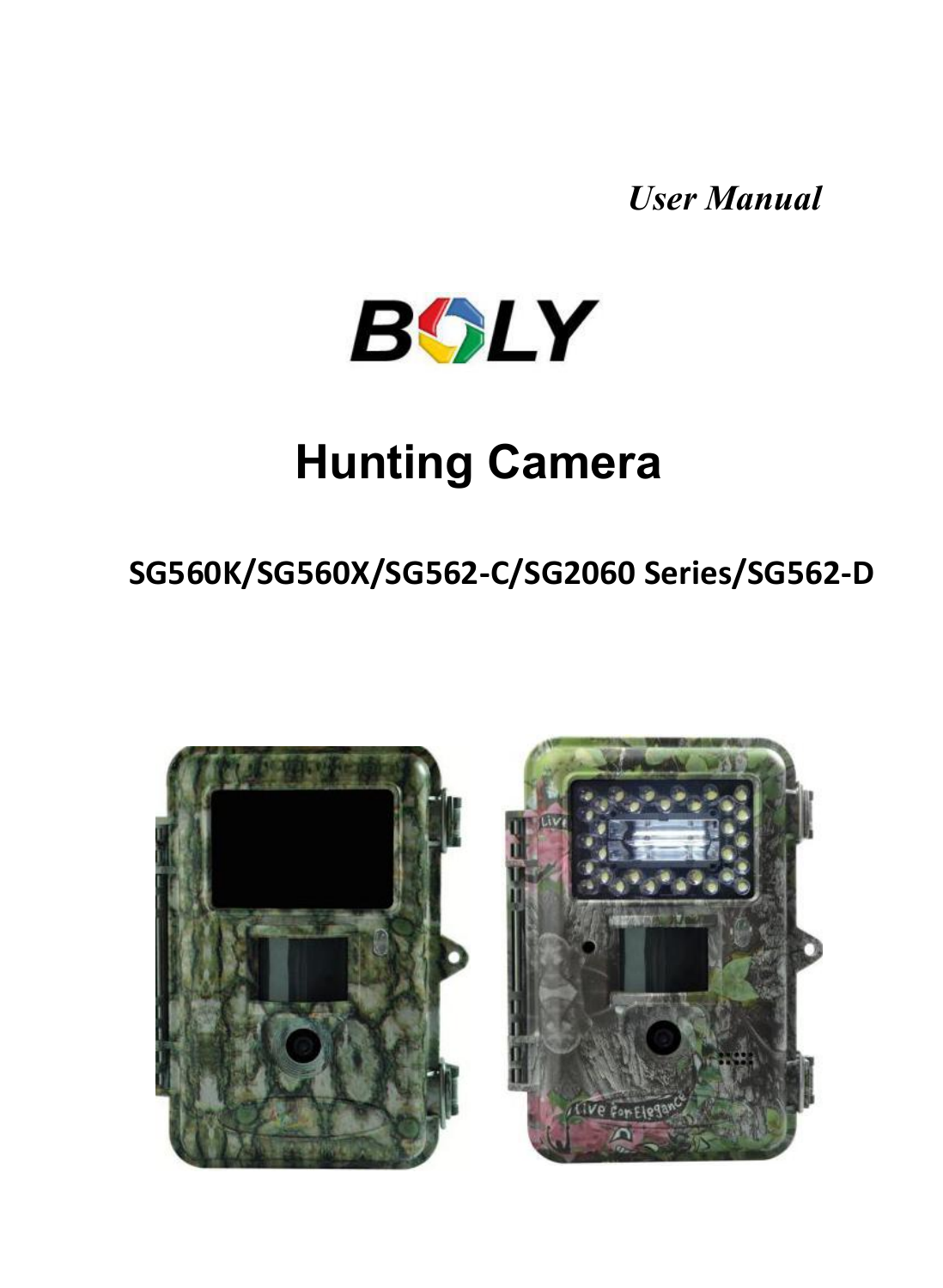# Table of Contents

| 3.3 Manage Images and/or Videos 10 |  |
|------------------------------------|--|
|                                    |  |
|                                    |  |
|                                    |  |
|                                    |  |
|                                    |  |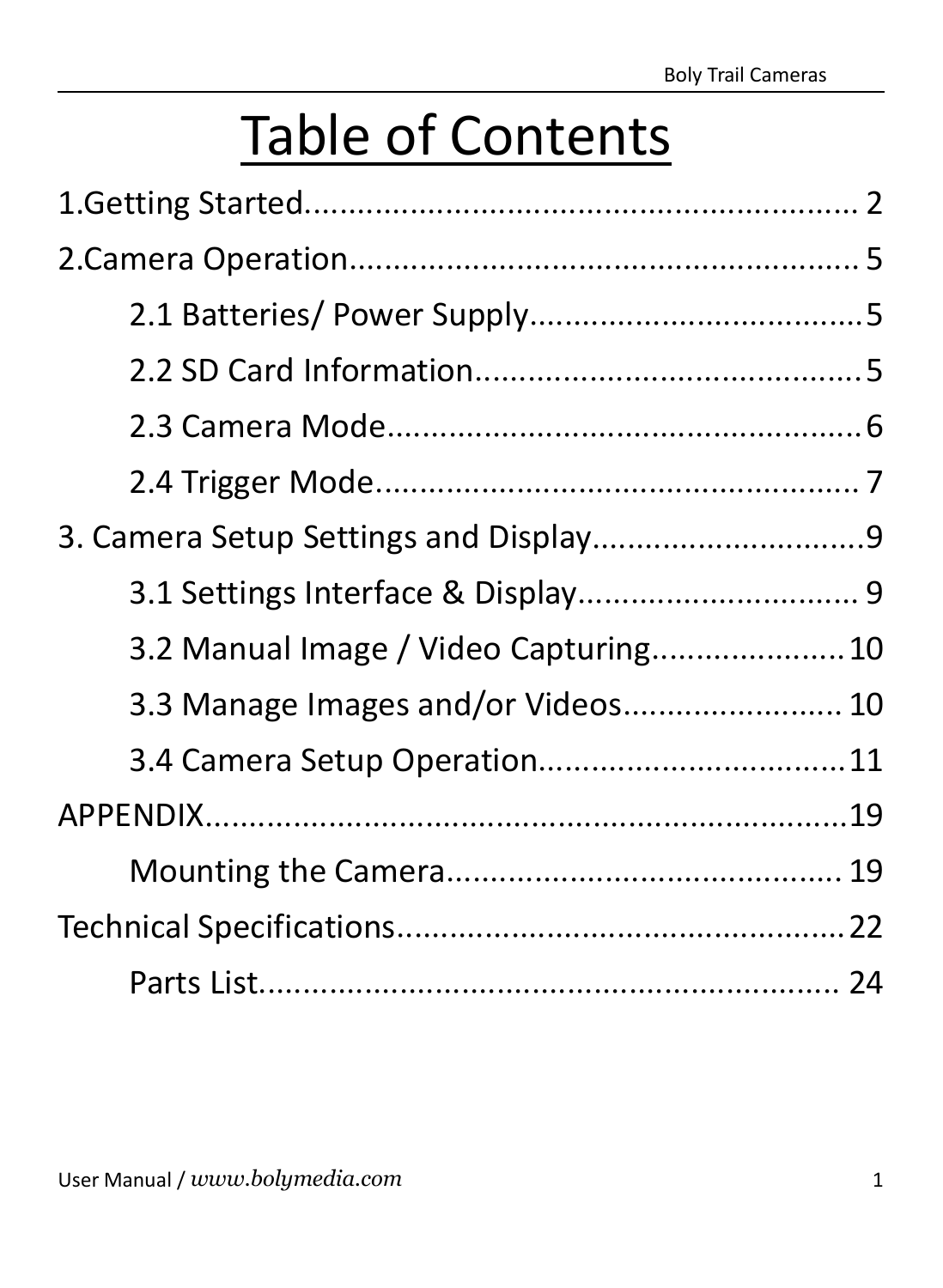# <span id="page-2-0"></span>**1.Getting Started**



|   | IR LED     |   | Flash: Available for SG560X/         |  |
|---|------------|---|--------------------------------------|--|
|   |            |   | SG2060-X/SG562-D                     |  |
| 3 | Indication | 4 | Mic                                  |  |
| Б | <b>PIR</b> | b | Lens                                 |  |
|   | Lock       | 8 | Speaker: Available for SG2060Series/ |  |
|   |            |   | $SG562-D$                            |  |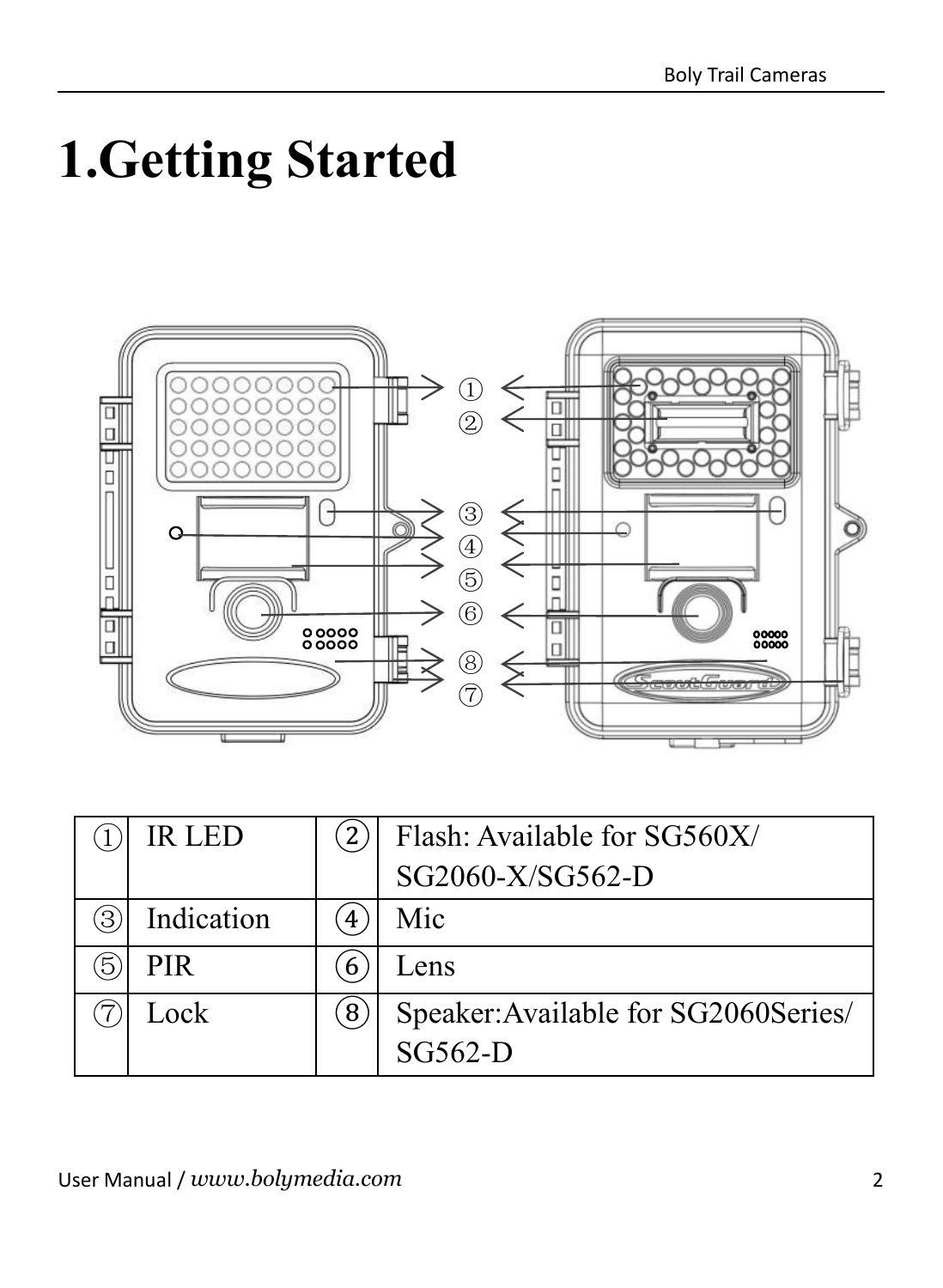

| Model          | <b>Product Features</b>               |
|----------------|---------------------------------------|
| $SG560K-18mHD$ | Black IR, 100ft detection range       |
| $SG560X-18mHD$ | Motion Sharp Camera, 100ft. detection |
|                | range                                 |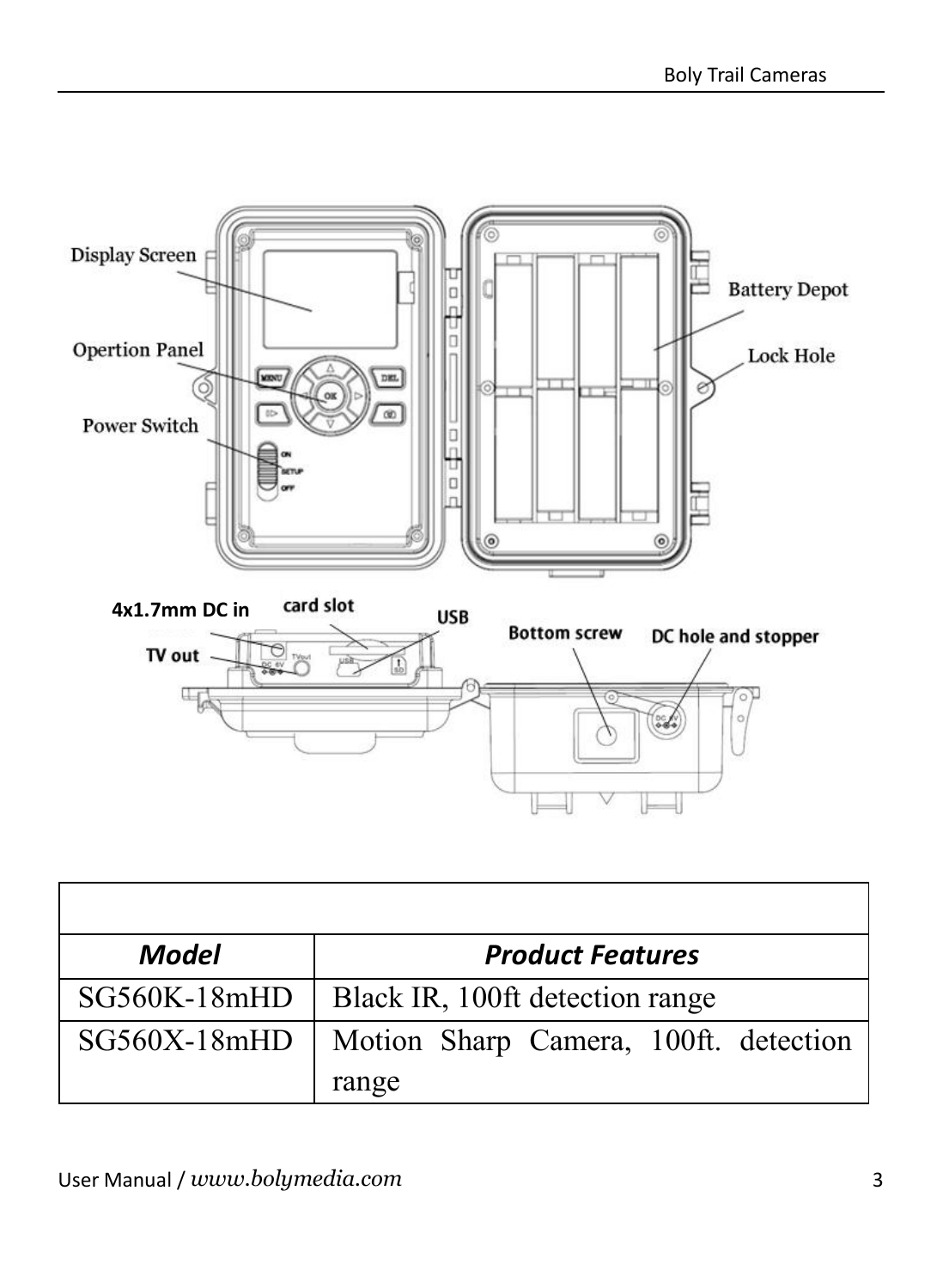| SG562-C    | White LED Flash Camera, color pictures |  |
|------------|----------------------------------------|--|
|            | and videos at night, Motion<br>Sharp   |  |
|            | Technology                             |  |
| $SG562-D$  | Combination White LED/Xenon Flash,     |  |
|            | color pictures and videos at night     |  |
|            |                                        |  |
| $SG2060-X$ | Motion Sharp 20MP Camera, Motion       |  |
|            | Sharp Technology, Dual Focus           |  |
| SG2060-U   | Ultra High Quality25MP Camera, Dual    |  |
|            | Focus                                  |  |
| SG2060-K   | Ultra High Quality 25MP, Extra long    |  |
|            | detection range                        |  |
|            |                                        |  |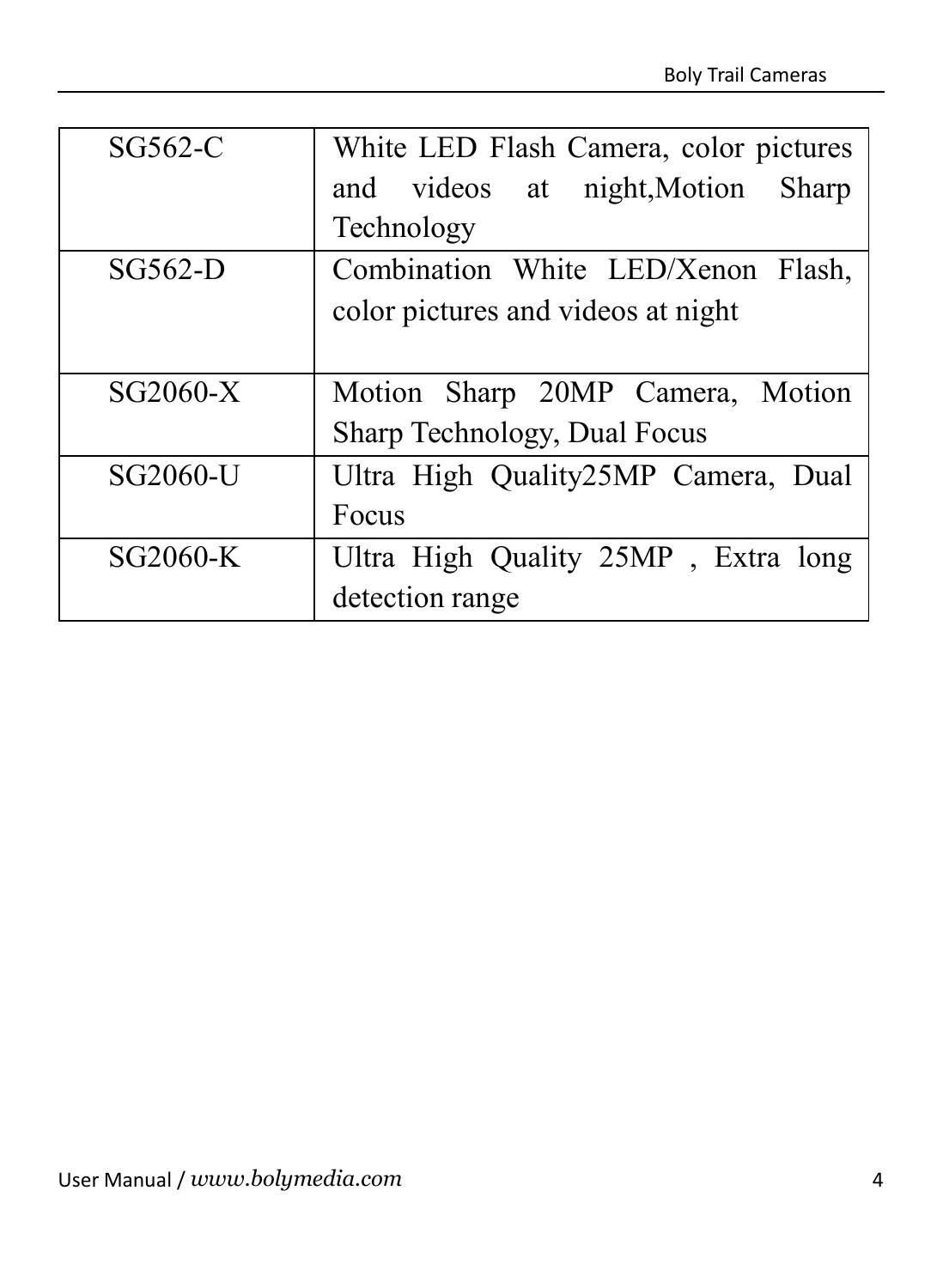# <span id="page-5-0"></span>**2.Camera Operation**

## <span id="page-5-1"></span>**2.1 Batteries/ Power Supply**

The camera is powered by four or eight AA batteries. - High-density, high-performance, rechargeable Alkaline or NiMH batteries are recommended. When the batteries are low, the camera will beep twice and automatically shut down.

A DC 6-Volt, 2 Amp external power supply adapter (not included) can also be used to power the camera.

## <span id="page-5-2"></span>**2.2 SD Card Information**

## I**nsert the SD card into the camera before turning on the camera.**

This camera supports up to a 32GB capacity SD card and has no built-in internal memory. The camera will not function without the SD card properly inserted into the camera.

## **Make sure the SD card is unlocked before inserting it into the camera.**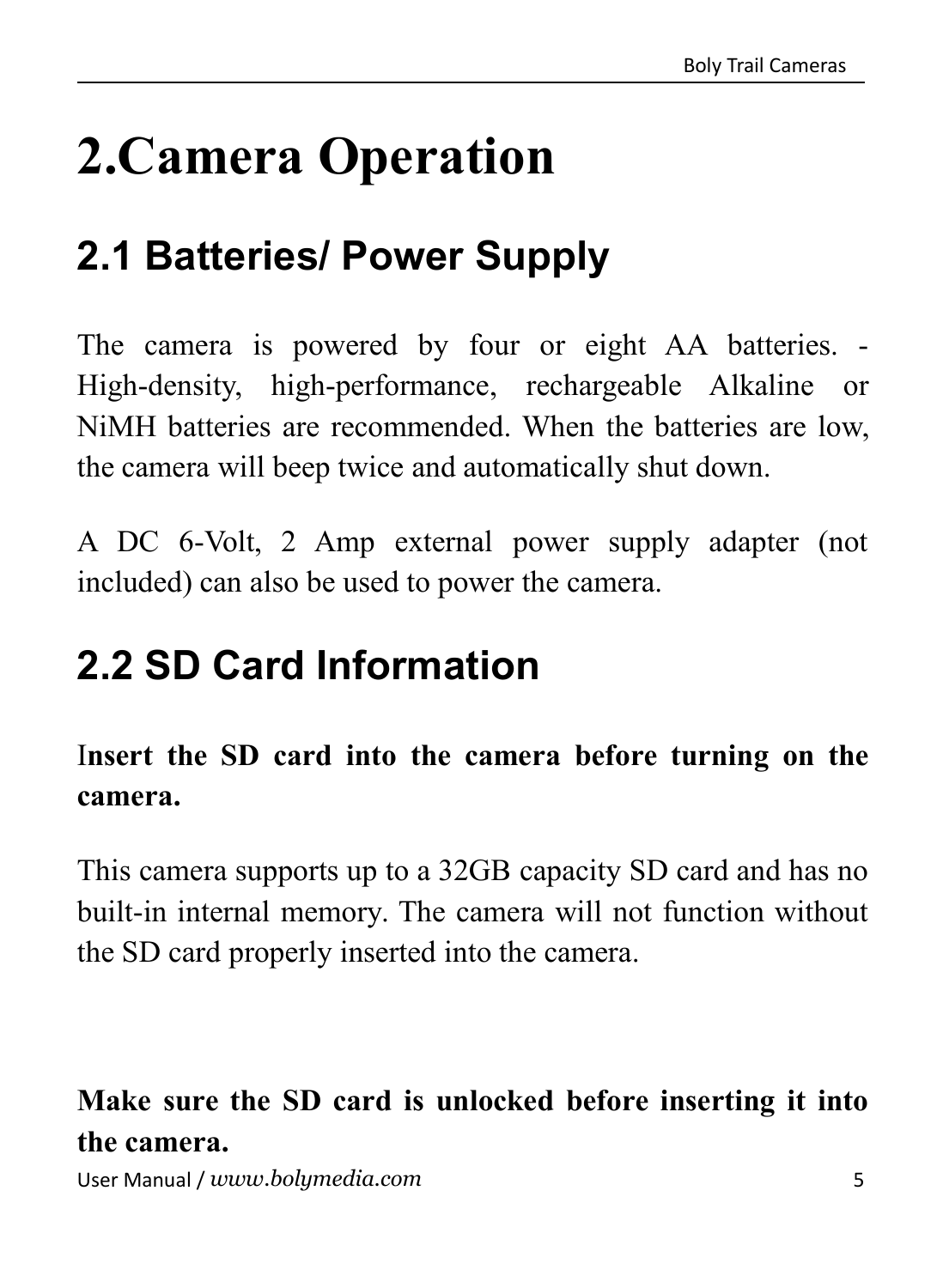The camera will operate properly with a locked SD card inserted, but the card will not be able to store captured images or videos taken by the camera.

#### **Do not remove the SD card while the camera is on.**

Removing the SD card while the camera is on risks damaging the internal components of the camera.

**If you experience any problems with an inserted SD card**, try reformatting the SD card using the camera's main settings option.

## <span id="page-6-0"></span>**2.3 Camera Mode**

#### **ON Mode**

The camera will take pictures or videos when motion is detected and/or at specific time intervals, according to the programmed settings. After switching the camera to the ON position, the motion indicator LED (red) will blink for about 10 seconds and then turn off. This delay time allows you to adjust the camera position if needed, before the camera becomes active.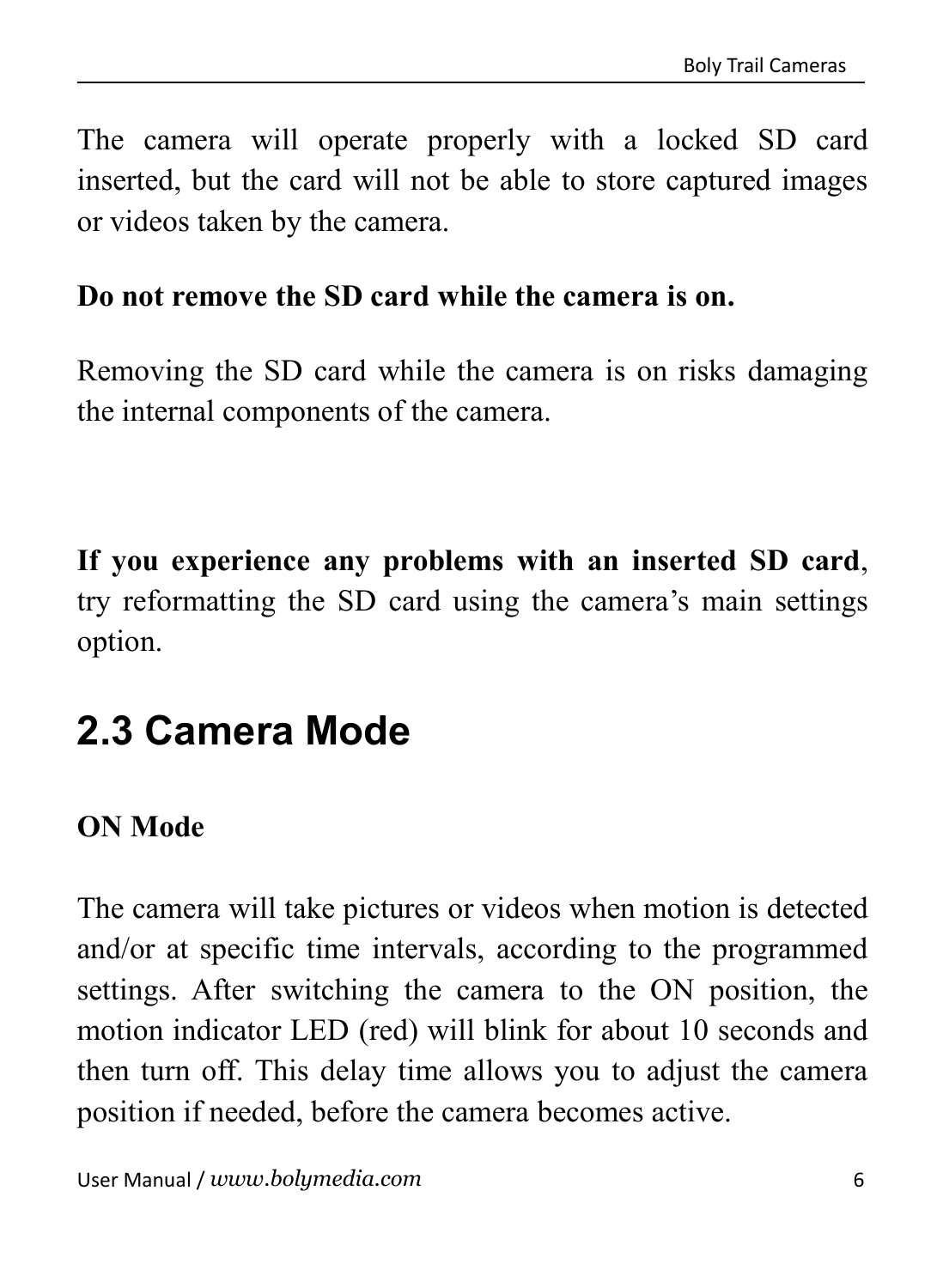#### **SETUP Mode**

Customize the camera settings, or playback pictures and videos the camera has taken on the LCD display.

#### **OFF Mode**

Turn off the camera. The camera will still consume a small amount of battery power while in OFF mode - it is recommended to remove the batteries if the camera will not be used for a long period of time.

## <span id="page-7-0"></span>**2.4 Trigger Mode**

PIR Triggering: The default setting is on. If PIR Triggering is on, the camera is only active when motion is detected. If PIR sensitivity is set to OFF, the camera stops responding to motion.

Timer Triggering: The default setting is OFF which means timer triggering is disabled. When the timer triggering interval is set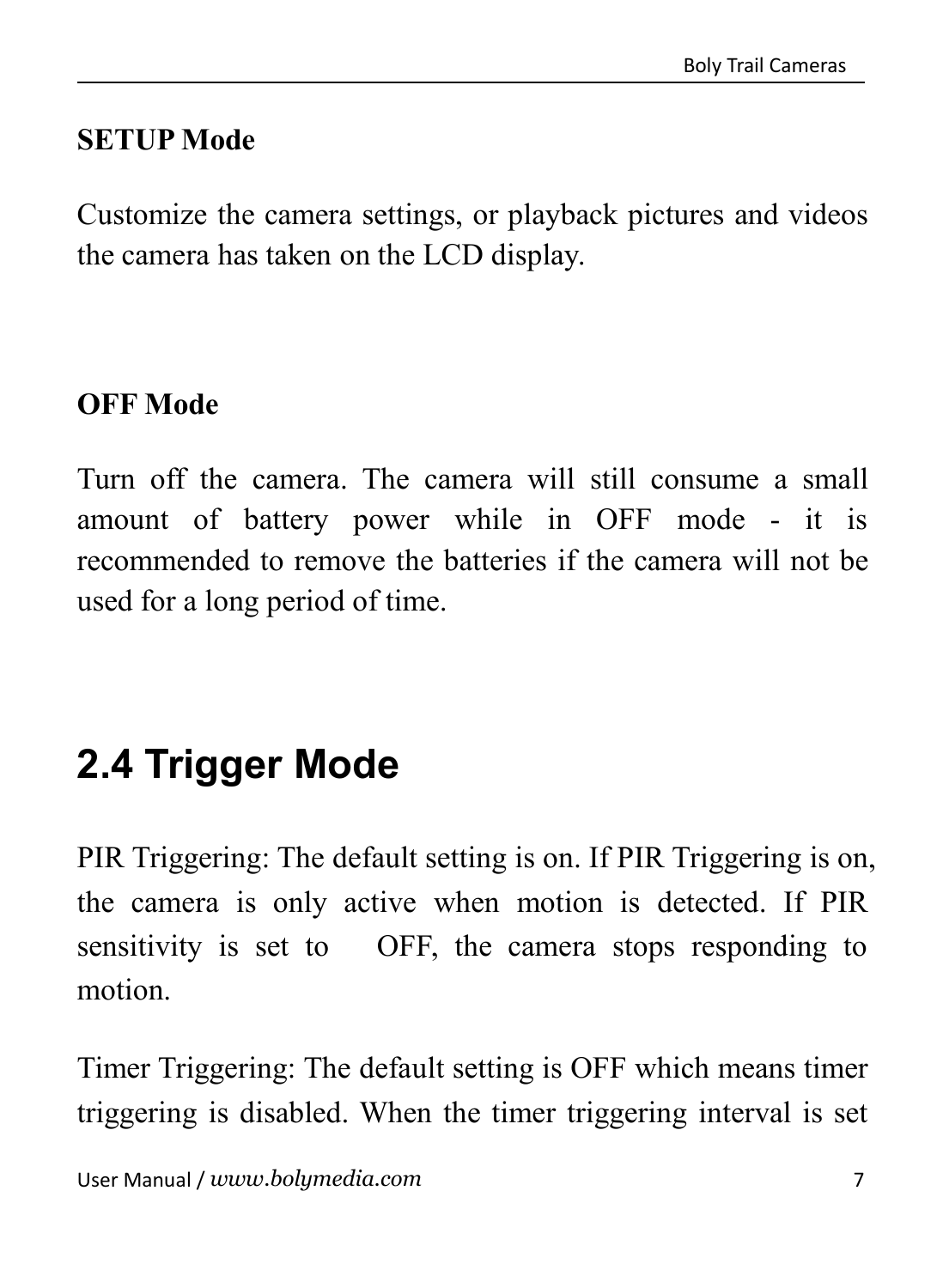to a non-zero value, the camera starts to work at a preset interval. Users need to set the PIR sensitivity to OFF if they want the camera to work only at preset intervals.

PIR and Timer Triggering: For both PIR triggering and Timer triggering, users need to set PIR sensitivity to low, normal, or high according to the external environment, and set the Timer interval to a desired non-zero value. The camera will capture pictures or videos in a preset time interval even if there is no motion detected; the camera will also capture pictures and videos if motion is detected.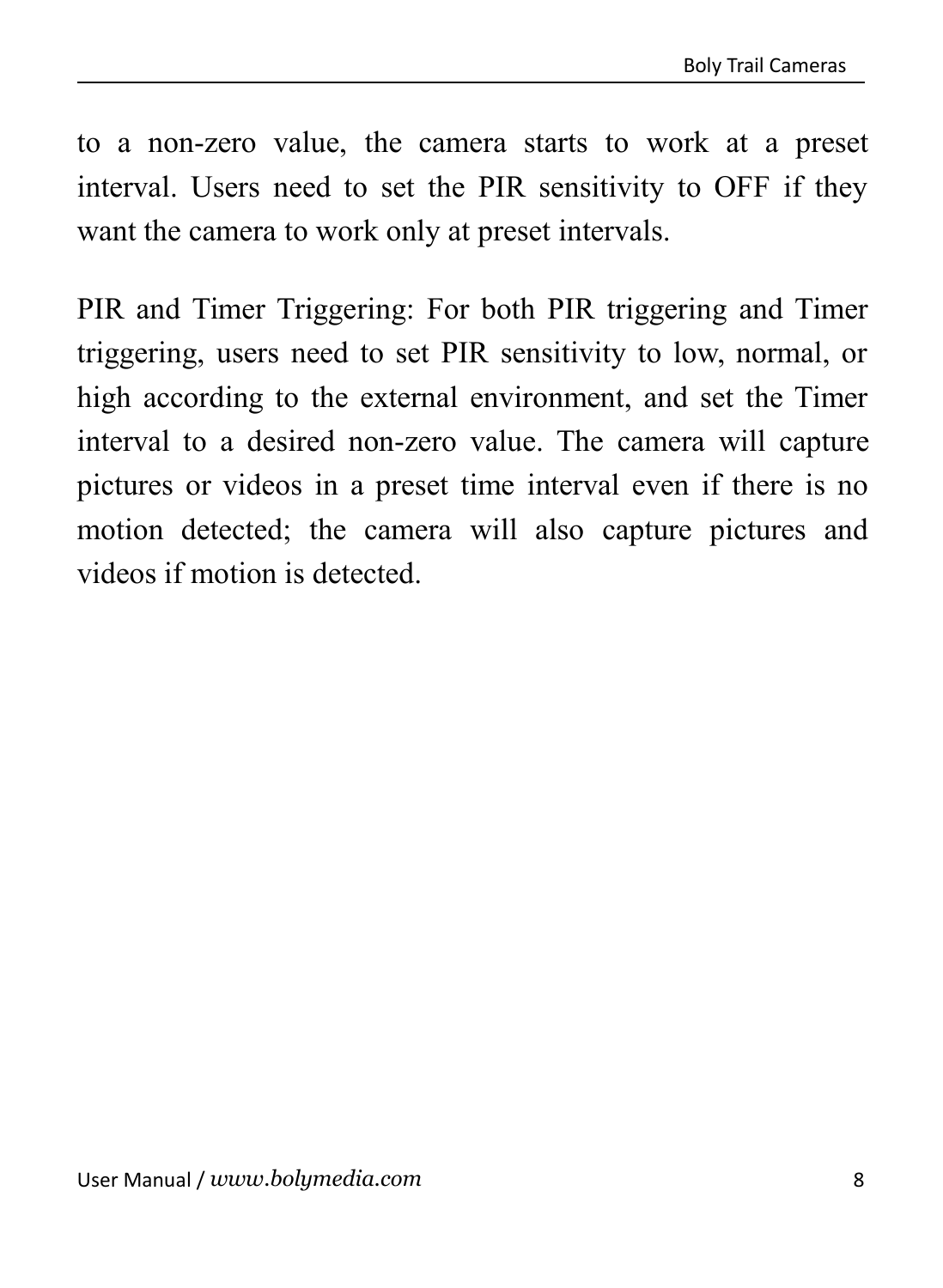# <span id="page-9-0"></span>**3. Camera Setup Settings and Display**

## <span id="page-9-1"></span>**3.1 Settings Interface & Display**

To update the camera settings, move the power switch to the SETUP position.

**Menu:** Enter the program menu in preview mode

Exchange between playback and preview mode

**DEL:** Delete a photo or video

: Capture a photo or record a video manually

▼▲►◄: Navigate parameter settings

**OK**: Save parameter settings and play videos

When the camera is in SETUP mode, the screen will activate and display the following:



User Manual / *www.bolymedia.com* 9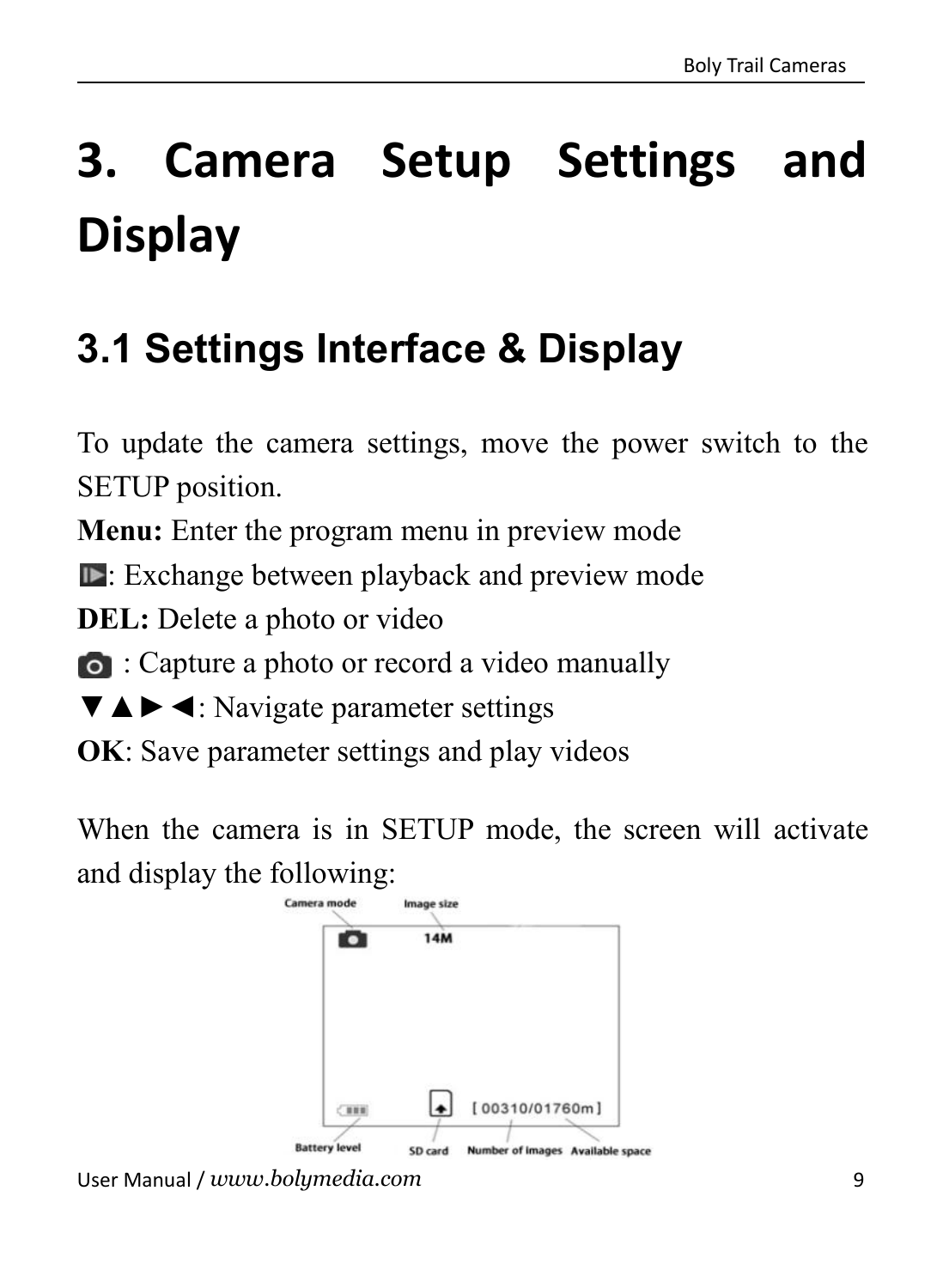## <span id="page-10-0"></span>**3.2 Manual Image / Video Capturing**

Place the camera in SETUP mode and press  $\bullet$  to manually capture photos or record video. Press o again to stop capturing video.

## <span id="page-10-1"></span>**3.3 Manage Images and/or Videos**

Place the camera in TEST/SETUP mode and press  $\Box$  button to view images or videos. The latest image or video will be shown on the LCD screen.

#### **To view:**

Press **A** or  $\blacktriangledown$  to view the previous or next image/video, press OK to play a video

#### **To delete:**

Press DEL to delete images or videos in the playback state. If you are in the preview state, press to enter into playback state first.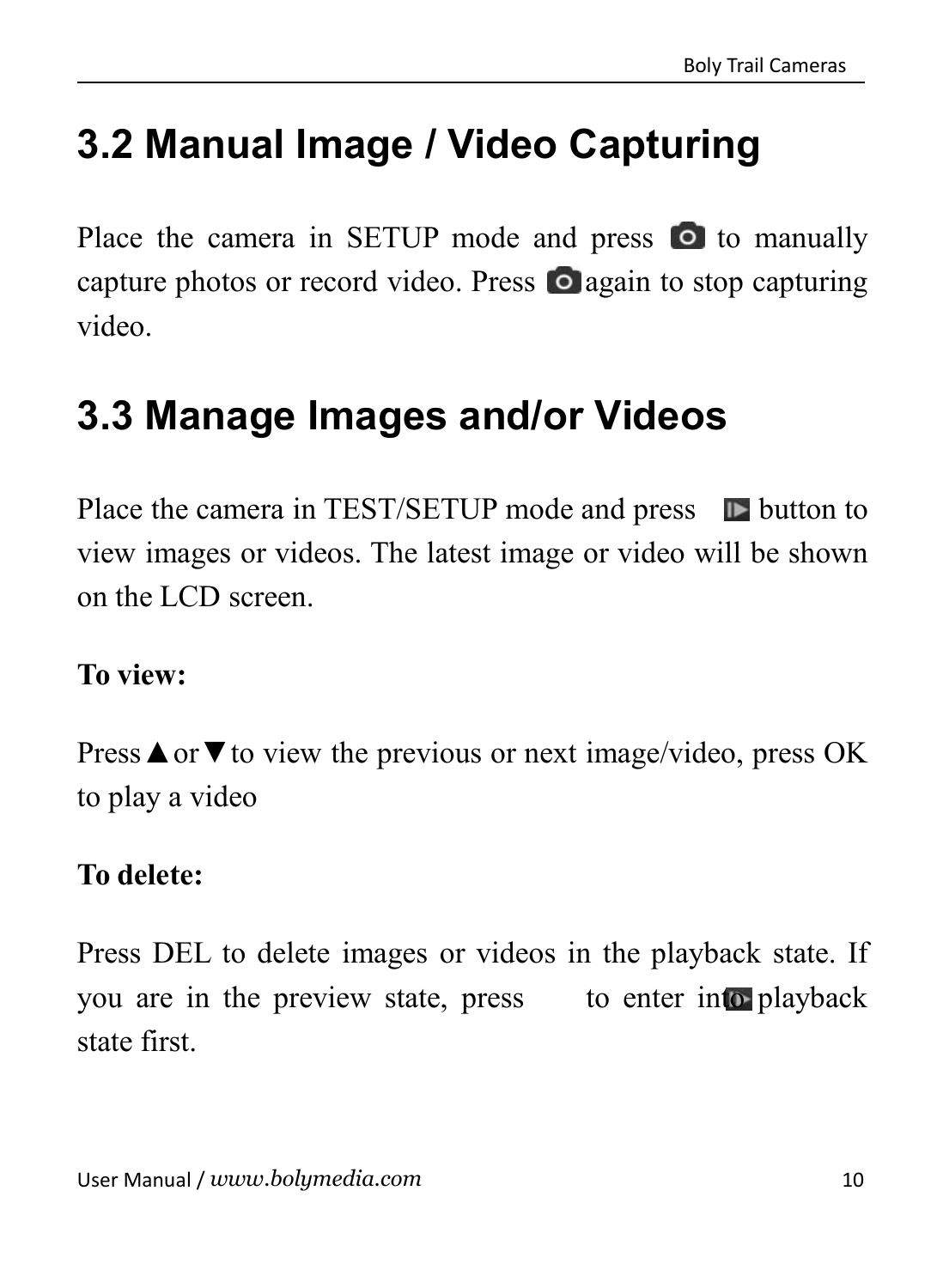## <span id="page-11-0"></span>**3.4 Camera Setup Operation**

To view the camera settings menu, slide the power switch to the setup position. Use the  $\blacktriangledown$  or  $\blacktriangle$  buttons to select sub-menus; use  $\triangleleft$  or  $\triangleright$  to select different options. Press ok to save the settings. **After changing EACH setting in theSetup menu, press ok or the camera will retain the previous settings.**

**Depending on thedifferentmodels, not all menu options may be available on your specific camera.**

| Menu<br><b>Options</b> | <b>Description</b>                                                                              |
|------------------------|-------------------------------------------------------------------------------------------------|
| Camera Mode            | There are three camera modes:                                                                   |
|                        | Photo: to take photos.                                                                          |
|                        | Video: to capture video.                                                                        |
|                        | Pic+Video: to take a picture with a video clip.<br>This mode disables the photo burst function. |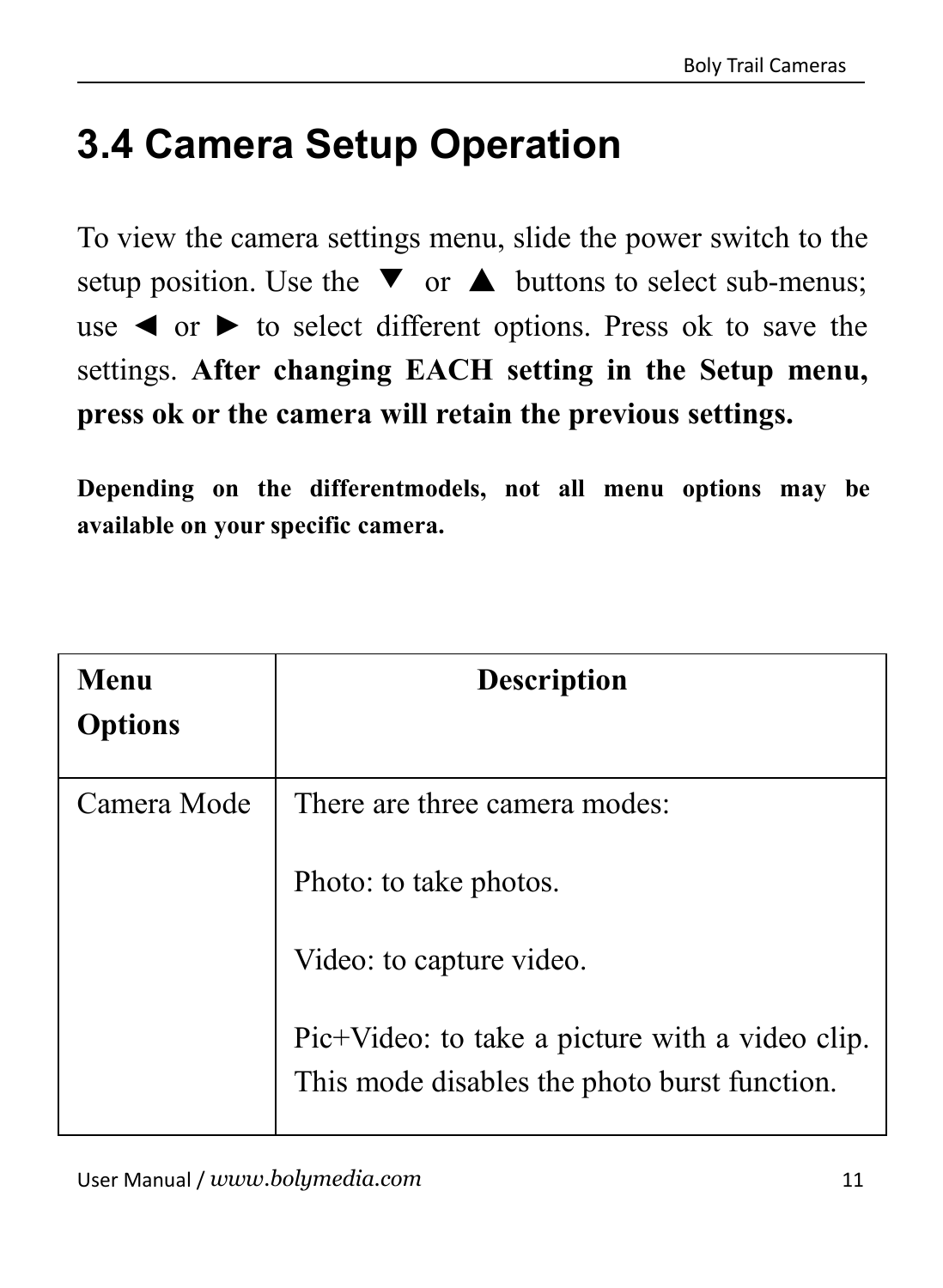|             | <b>Default: Photo</b>                                                                                                                                                                                                                                                                                                                                     |
|-------------|-----------------------------------------------------------------------------------------------------------------------------------------------------------------------------------------------------------------------------------------------------------------------------------------------------------------------------------------------------------|
| Set Clock   | To set camera's clock. The clock format is<br>$YY/MM/DD$ hour:minute:second. Press $\nabla \triangle$ to<br>change the value. Press $\blacktriangleright \blacktriangleleft$ to select date or<br>time field.                                                                                                                                             |
| Photo Size  | Choose the image size, e.g. 18MP, 12MP, 5MP<br>or 25MP, 14MP, 8MP.<br>Default:25MP(SG2060 series) Others:18MP                                                                                                                                                                                                                                             |
| Photo Burst | Choose the number of continuous photos<br>taken after each trigger.<br>When the Camera Mode is set to Pic+Video,<br>the Photo Burst option is automatically<br>disabled, resulting in only one<br>picture<br>captured with the video. When the Camera<br>Mode is set to Photo, the Photo burst option<br>will operate normally as specified.<br>Default:1 |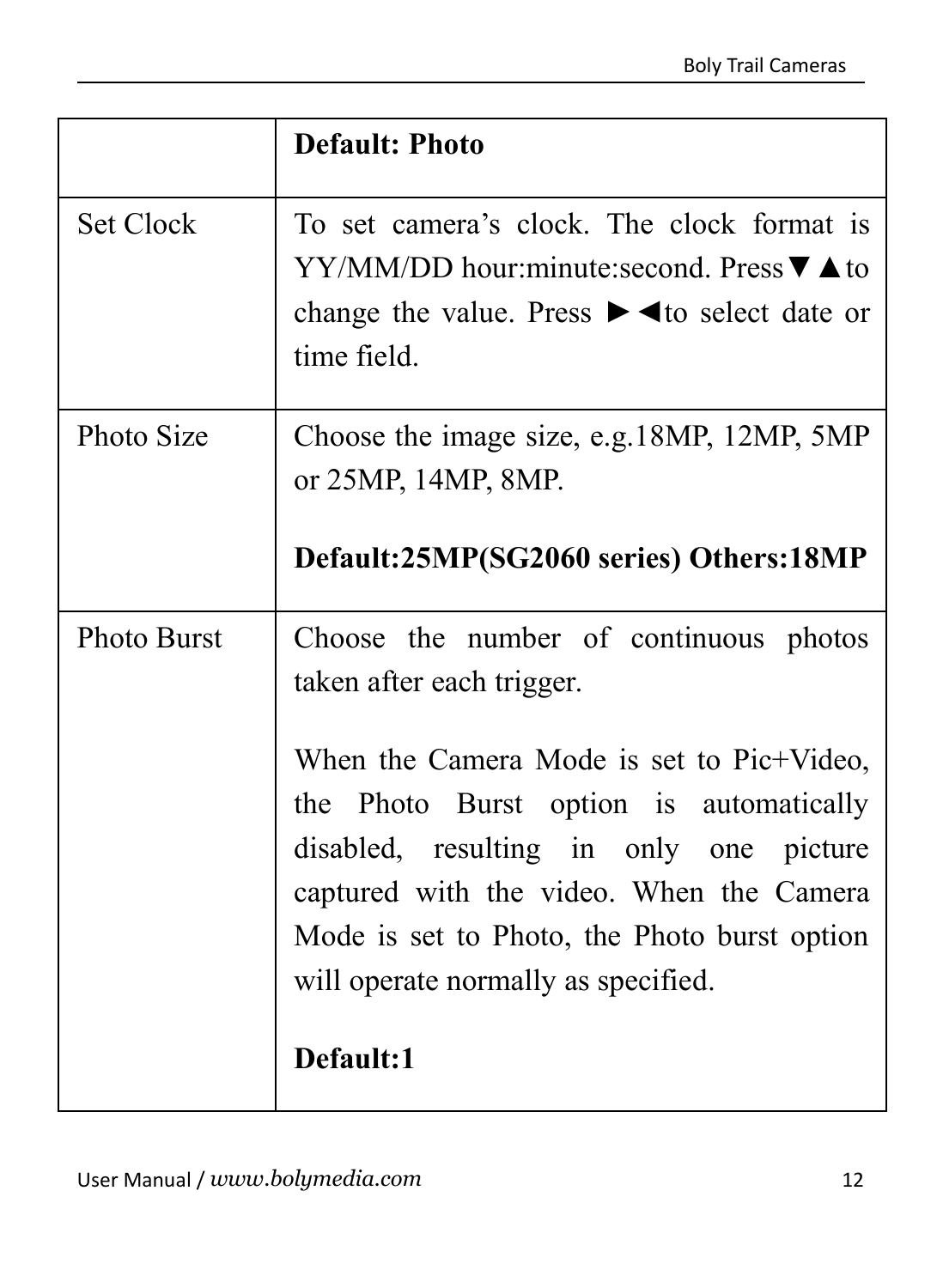| Object       | The camera supports two focus captures:                                                                                                                                                                              |
|--------------|----------------------------------------------------------------------------------------------------------------------------------------------------------------------------------------------------------------------|
| Distance     | Far: the camera focuses at $0.8$ m to $1.5$ m/3.3m<br>(SG2060 series)<br>Near: the camera focuses at 0.4m to 0.8m<br>(SG2060 series)                                                                                 |
|              | Default: Far<br>Available for SG560X/SG2060 series                                                                                                                                                                   |
| Video Size   | Choose the video size: 1920x1080,1280x720<br>or $640x480.(1920x1080$ not available for<br>SG560K-18mHD,)<br>Default:1920x1080<br>(1920x1080)<br>is<br>available<br>for<br>not<br>SG560K-18mHD, Default: 1280x720)    |
| Video Length | Choose the duration of video recordings. This<br>parameter is only active and adjustable when<br>the device is in video mode and ON. Press $\nabla$ $\blacktriangle$<br>to decrease or increase the value. Its value |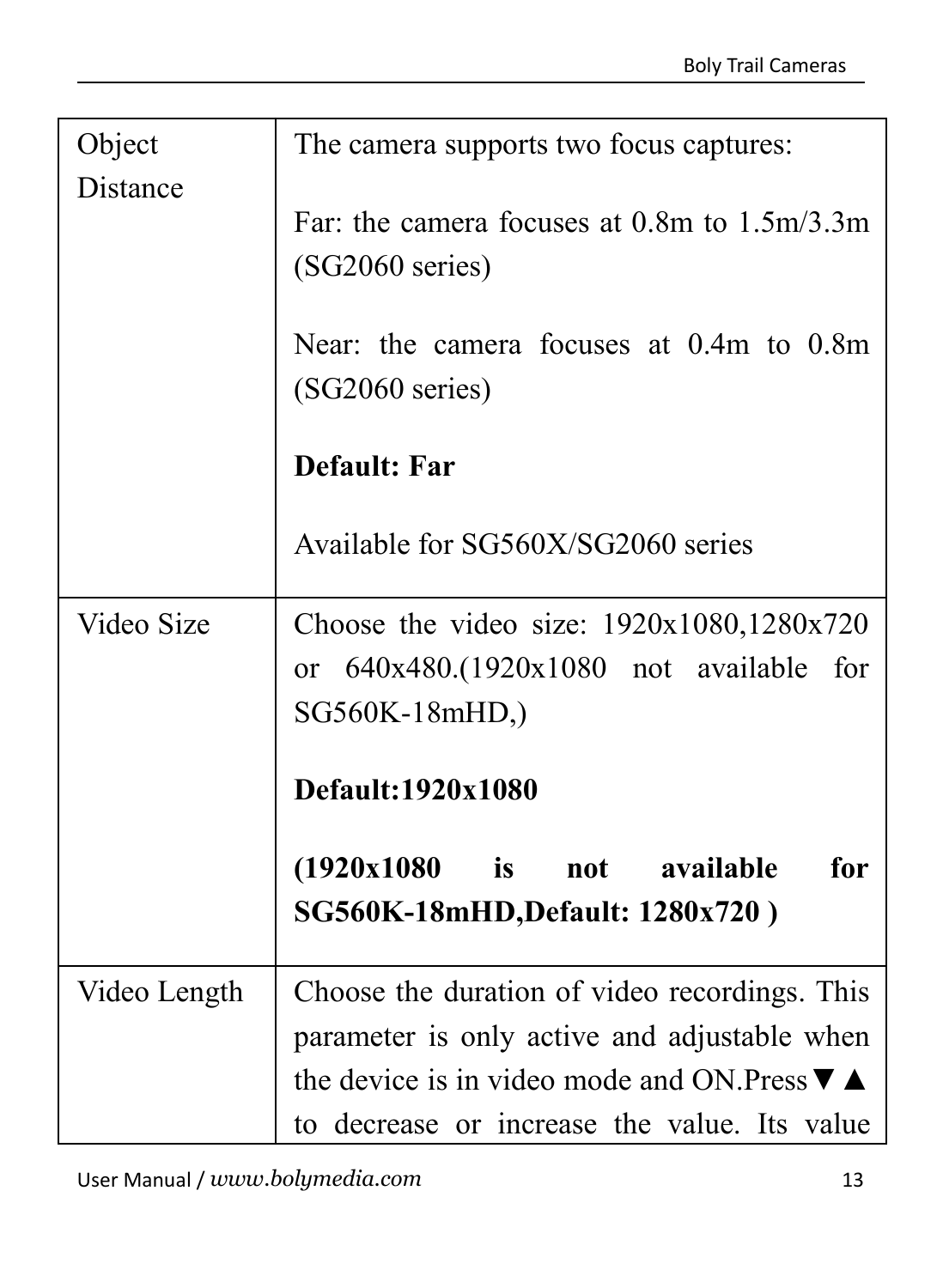|            | extends from 5 to 120 seconds or 180 seconds<br>(for SG2060 Series).                                                                                                                                                                                                                                                                                                                                                                                                      |  |
|------------|---------------------------------------------------------------------------------------------------------------------------------------------------------------------------------------------------------------------------------------------------------------------------------------------------------------------------------------------------------------------------------------------------------------------------------------------------------------------------|--|
|            | (SG560K-18mHD from 5 to 60 seconds)                                                                                                                                                                                                                                                                                                                                                                                                                                       |  |
|            | Default: 10Sec                                                                                                                                                                                                                                                                                                                                                                                                                                                            |  |
| Time Lapse | If time lapse is on, the camera can capture<br>images or videos at a preset time interval<br>regardless of whether motion is detected. The<br>default setting is off, which means the timer<br>function is disabled. Changing this parameter<br>to a non-zero value turns on Time Lapse<br>mode, and the camera will take photos at the<br>given time interval. NOTE: If the PIR Trigger<br>is set to off, then Time Lapse can't be set to<br>off.<br><b>Default: OFF</b> |  |
|            | This parameter defines the sensitivity of the<br><b>PIR</b><br>High: indicates that the camera is more<br>responsive to motion. It is recommended to                                                                                                                                                                                                                                                                                                                      |  |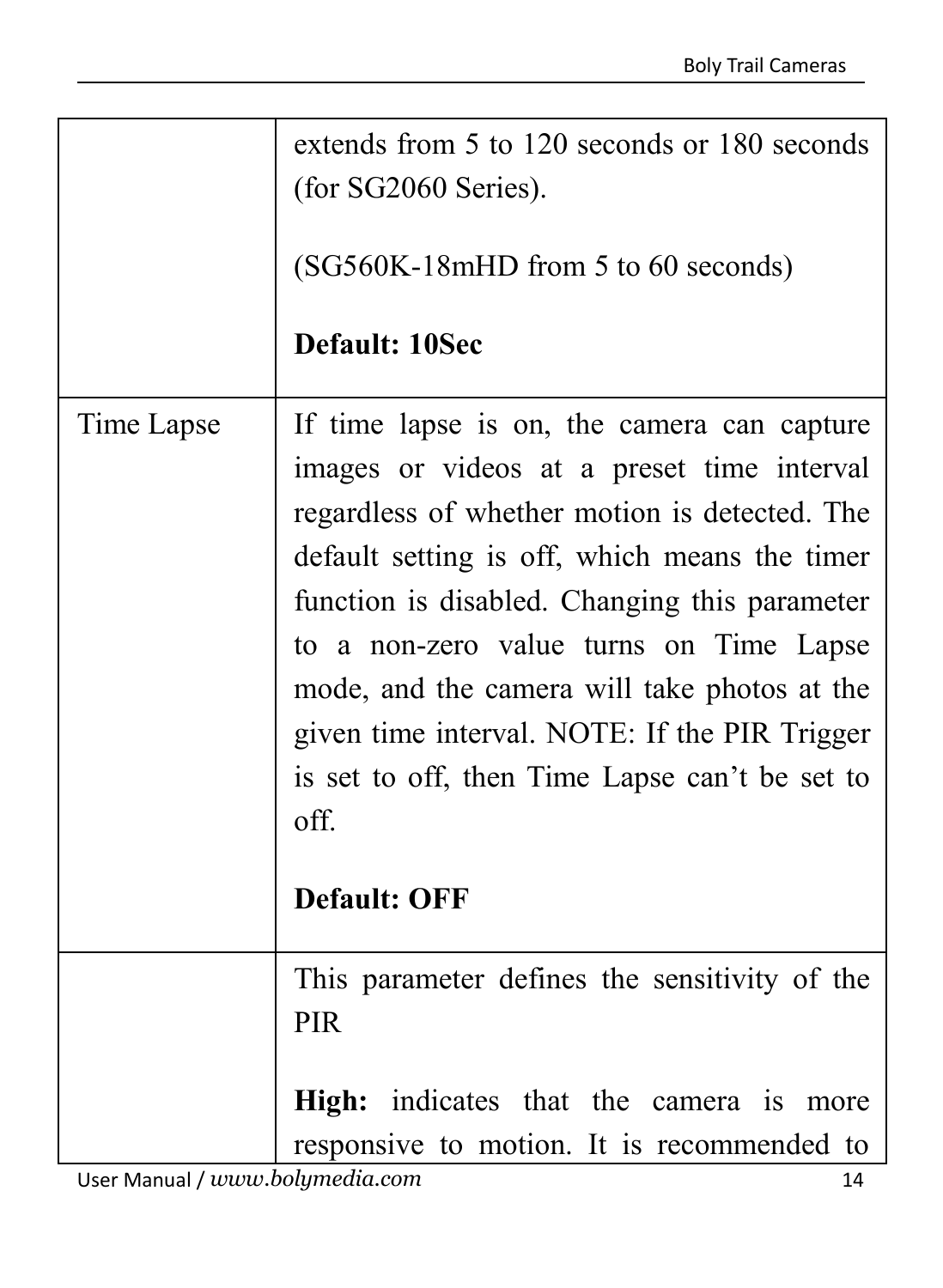| PIR Trigger / | use high sensitivity in a room or environment<br>with little interference.                                                                                                                                                                                                                                                                                                                                                                                                                                                                                                                         |  |
|---------------|----------------------------------------------------------------------------------------------------------------------------------------------------------------------------------------------------------------------------------------------------------------------------------------------------------------------------------------------------------------------------------------------------------------------------------------------------------------------------------------------------------------------------------------------------------------------------------------------------|--|
| <b>PIR</b>    | Normal: The default value is normal.                                                                                                                                                                                                                                                                                                                                                                                                                                                                                                                                                               |  |
| Sensitivity   | Low: means the camera is not very responsive<br>to motion. It is recommended to use this<br>outdoor environments<br>setting<br>in<br>$\alpha$<br>environments with a lot of interference like<br>hot wind, smoke, near a window, etc.<br><b>OFF:</b> the camera is not triggered by motion to<br>capture pictures or videos.<br>NOTE: The sensitivity of the PIR is strongly<br>related<br>the temperature. A<br>to<br>higher<br>temperature leads to a lower sensitivity.<br>Therefore, it is suggested to use higher<br>sensitivities for high temperature environment<br><b>Default: Normal</b> |  |
| Illumination  | Choose the range of the flash. The optional<br>parameters are ShortRange and LongRange.                                                                                                                                                                                                                                                                                                                                                                                                                                                                                                            |  |
|               |                                                                                                                                                                                                                                                                                                                                                                                                                                                                                                                                                                                                    |  |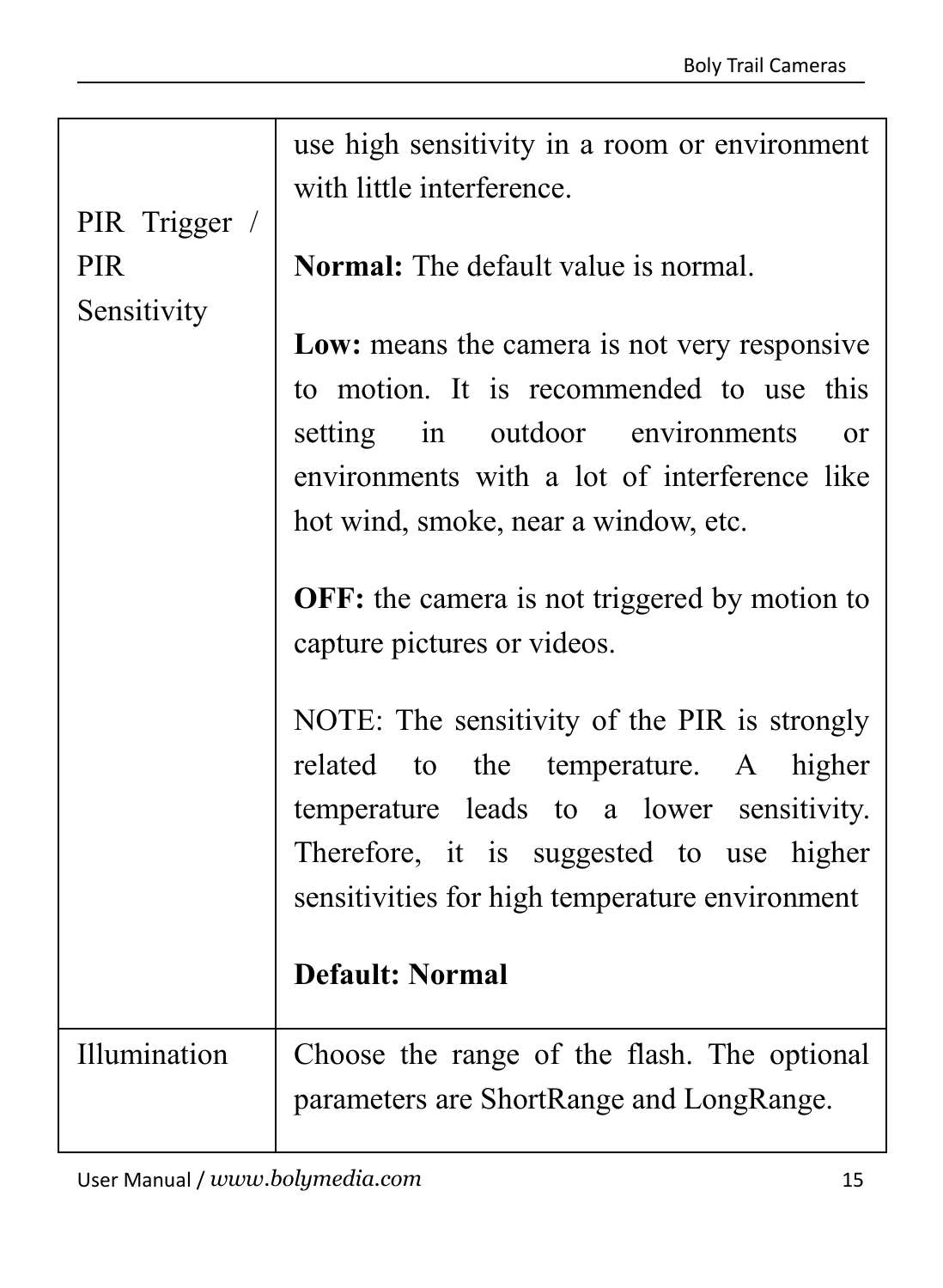|              | Available for SG562-D                                                                                                                                                                                                                                                                                                                                                                |
|--------------|--------------------------------------------------------------------------------------------------------------------------------------------------------------------------------------------------------------------------------------------------------------------------------------------------------------------------------------------------------------------------------------|
|              | <b>Default: LongRange</b>                                                                                                                                                                                                                                                                                                                                                            |
| PIR Interval | This setting indicates how long the PIR sensor<br>will be disabled after it is triggered. During<br>this time the PIR sensor will not react to any<br>detected motion or scheduled timer functions.<br>The PIR Interval can be set between zero<br>seconds to a maximum of 1 hour. Press LEFT<br>or RIGHT to decrease or increase the desired<br>PIR Interval time.<br>Default: 5Sec |
| Work Day     | Choose the days of the week the camera works<br>on. Not available for SG2060 Series and<br>SG560K-18mHD.<br><b>Default: All</b>                                                                                                                                                                                                                                                      |
| Working Hour | This setting controls when the camera is active.<br>each day. If activated, the camera will NOT<br>take pictures or videos outside of the specified                                                                                                                                                                                                                                  |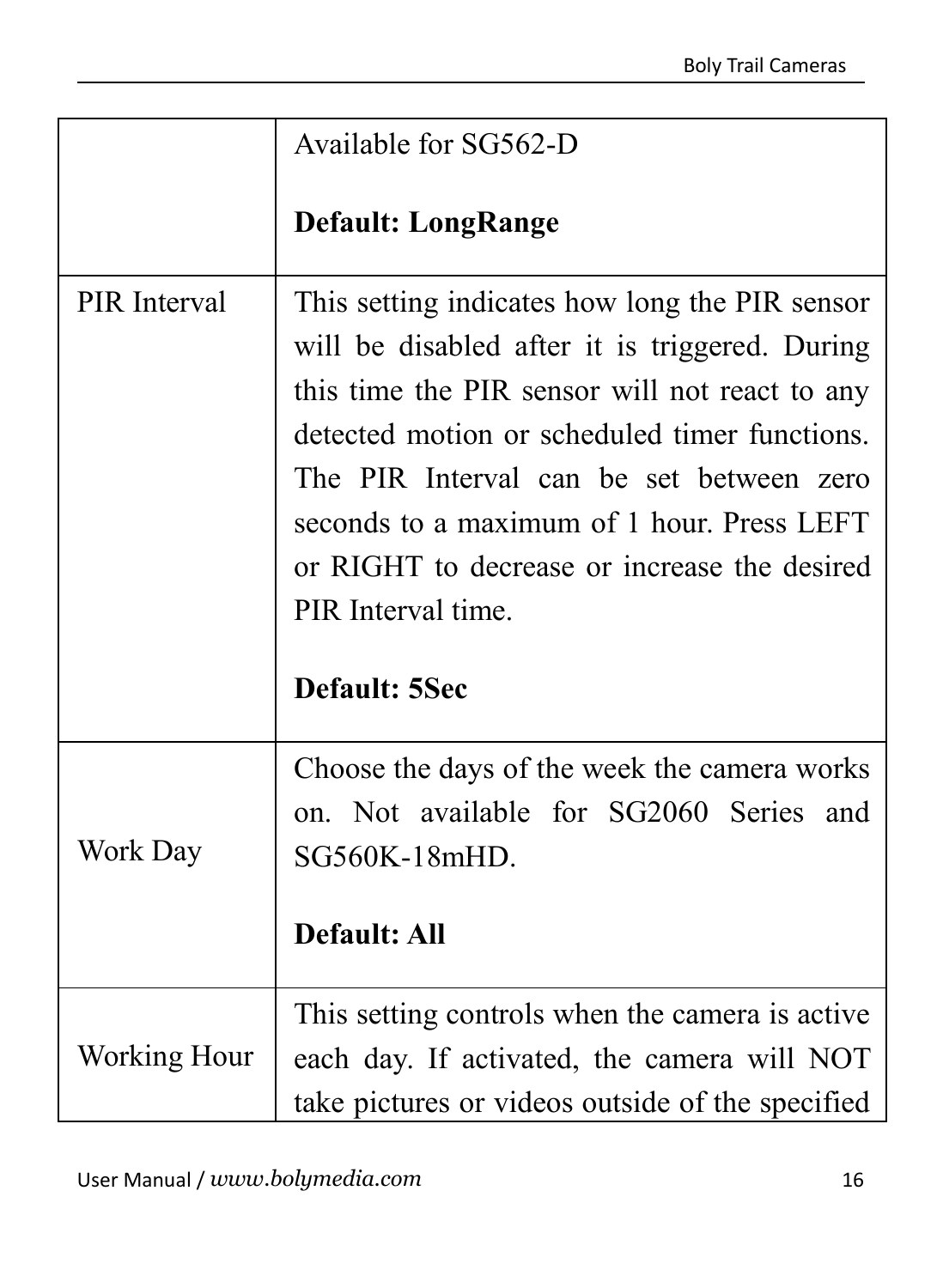|                    | working hour, regardless of any other setup<br>option settings. The values are set to military<br>time which ranges from $00:00$ to $23:59$ .<br><b>Default: OFF</b> |  |
|--------------------|----------------------------------------------------------------------------------------------------------------------------------------------------------------------|--|
| Camera<br>Position | You can set an A-Z indicator for each of your<br>cameras in order to distinguish which photos<br>are from a specific camera.<br><b>Default: OFF</b>                  |  |
| Time Stamp         | It defines whether the date and time should be<br>stamped on the picture or not. Available for<br><b>SG560X</b><br>Default: On                                       |  |
| Language           | Choose the language for the menu.                                                                                                                                    |  |
| Beep Sound         | Enable or disable the beep sound. Available<br>for SG2060 series<br>Default: On                                                                                      |  |
|                    |                                                                                                                                                                      |  |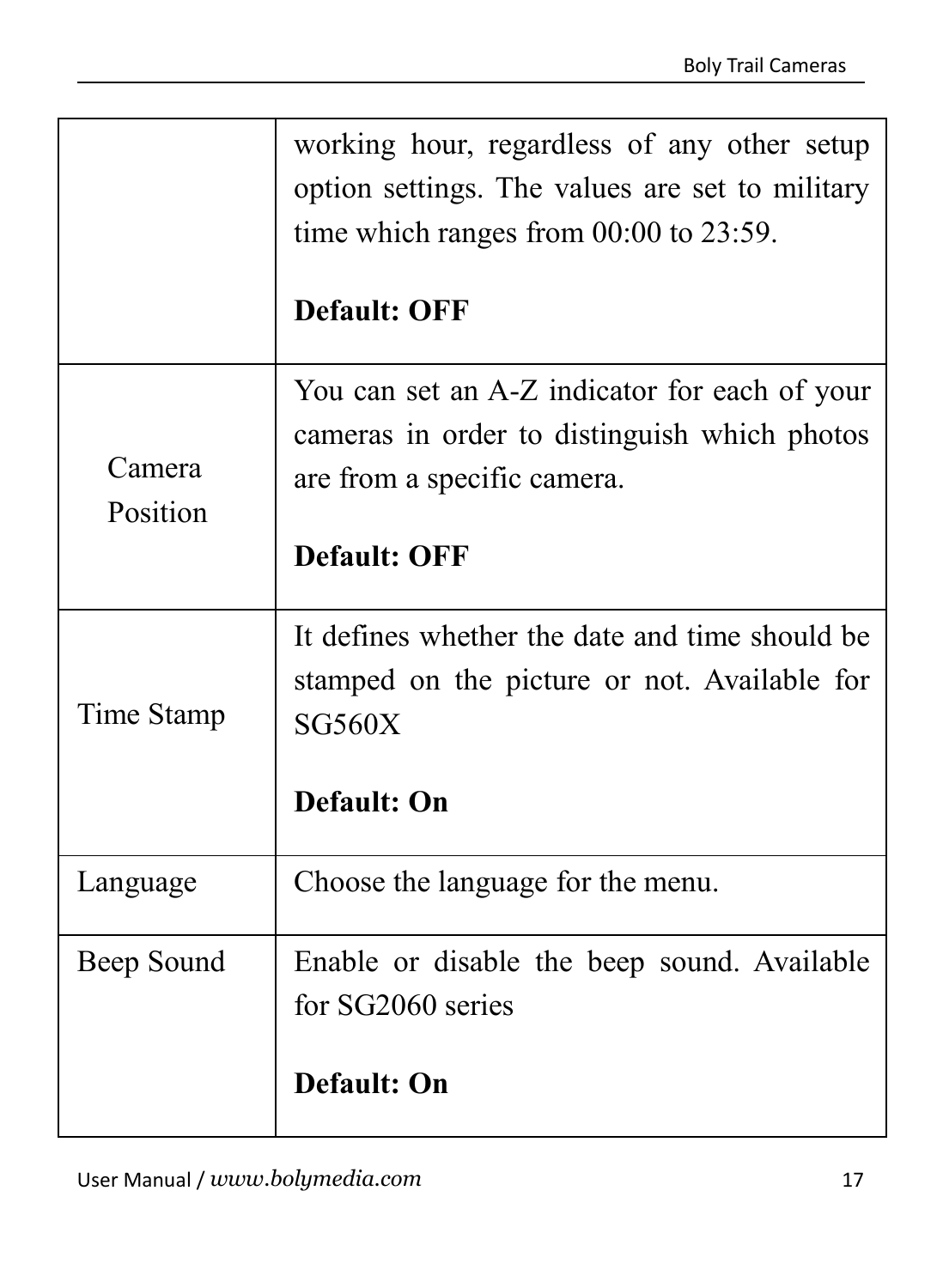| Game Call          | Allows the camera to play an audio file at a<br>preset time each day. The audio file must be<br>saved in the directory of \DCIM\100BMCIM\<br>with a name of AUDIxxxx(from 0000 to<br>9999). WAV after formatting the SD card and<br>setting the game call to on. Available for<br>SG2060 series<br>Default: On |
|--------------------|----------------------------------------------------------------------------------------------------------------------------------------------------------------------------------------------------------------------------------------------------------------------------------------------------------------|
| Recycle<br>Storage | In hunting mode, when the SD card is full, the<br>first images or videos will be replaced by new<br>pictures or videos so you don't need to retrieve<br>your memory card manually. But in SETUP<br>mode, the SD card can't recycle storage.<br>Default: On                                                     |
| Format SD          | Deletes all images and videos in the SD<br>card. Make sure you have made a backup of<br>important data before selecting this option.                                                                                                                                                                           |
| Default            | Restore all camera settings to default values.                                                                                                                                                                                                                                                                 |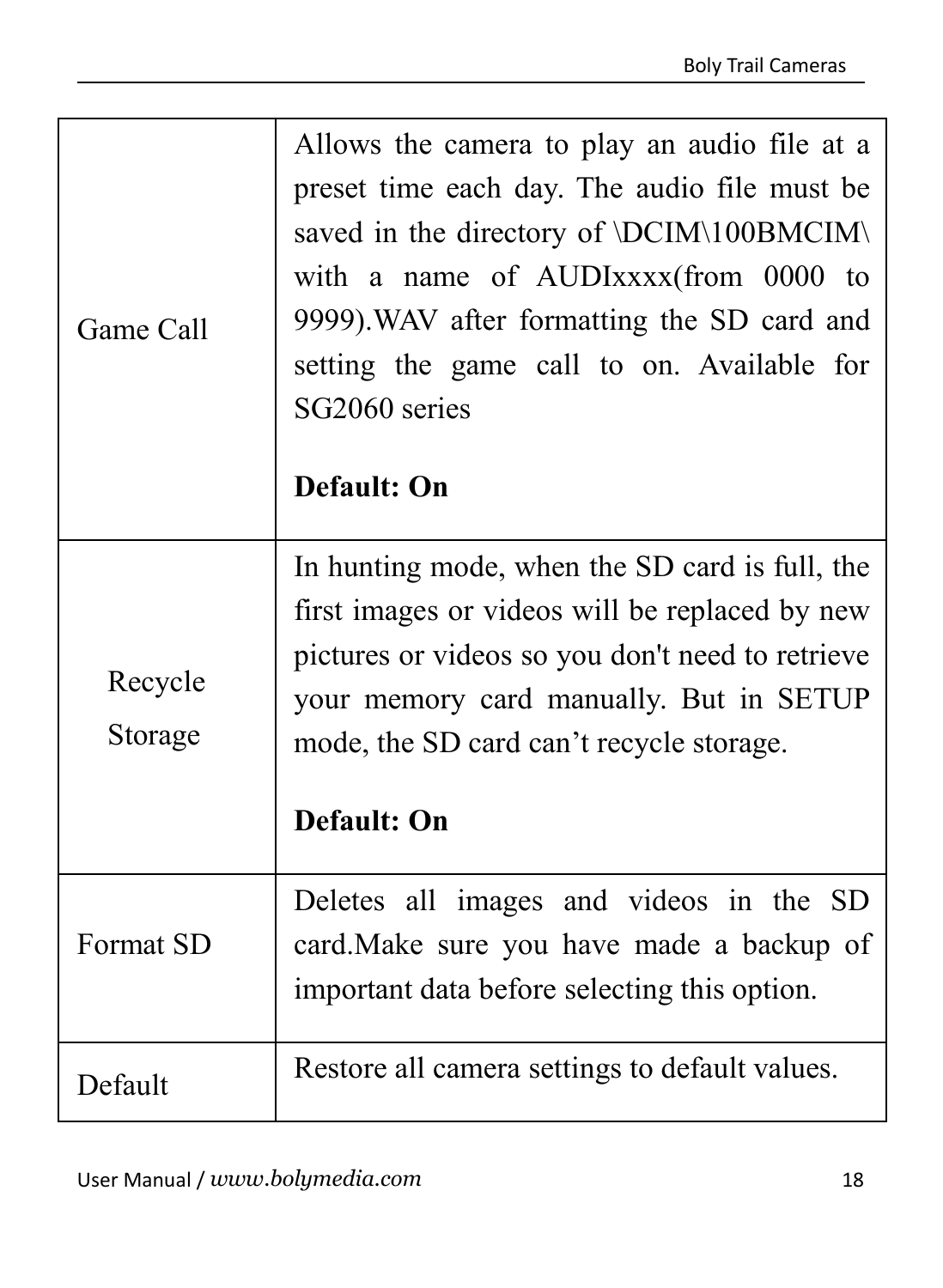| Settings |                               |
|----------|-------------------------------|
| Version  | Contains version information. |

# <span id="page-19-0"></span>**APPENDIX**

## <span id="page-19-1"></span>**Mounting the Camera**

When mounting a camera to a tree, use either the mounting bracket or the strap provided.

**Tips:** Try not to mount the camera when the sun is rising or setting.. If mounting to a feeder or in a dusty environment, be sure to clean the camera lens and PIR sensor regularly. Periodically, check the mounting of the camera to make sure it hasn't come loose.

## **Trouble Shooting**

## **Q1: There is something in front of the camera lens. Is**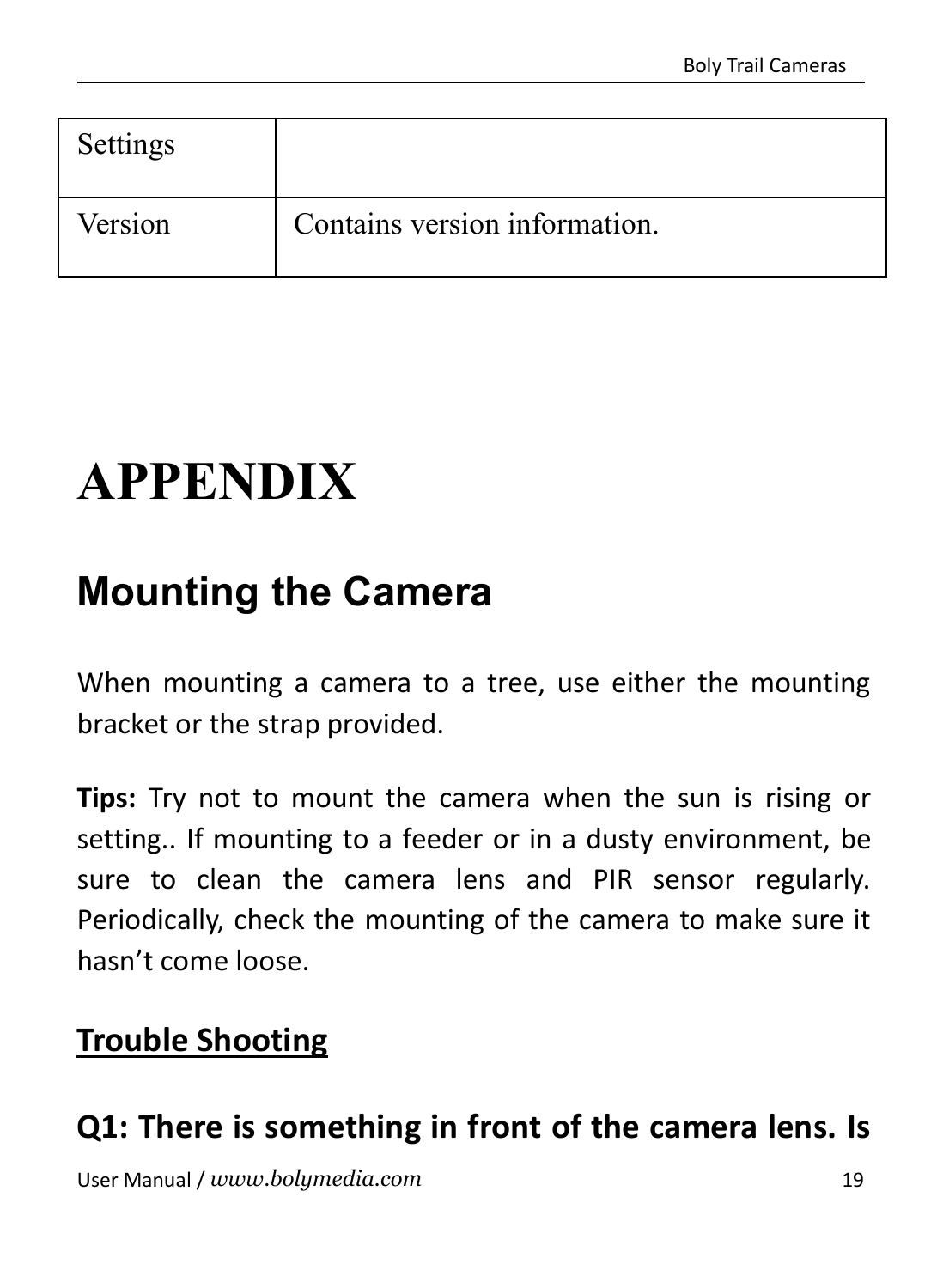## **the camera broken?**

A: The camera is not broken. What's in front of the lens is an IR-Cut filter. When the camera is powered on, the IR-Cut will reset and cover the lens. When the camera is powered off, the IR-Cut will be at a random place

#### **Q2: The camera controller is not working anymore**

A: Most likely, no SD card was inserted in the camera when it was turned on. Please make sure a working SD card has been inserted in the camera before it is turned on.

#### **Q3: Why did the display screen suddenly turn black?**

A: To reduce power consumption, the camera will shut down automatically after 3 minutes if nothing is done. Please turn the power on again if you want to continue.

#### **Glossary**

- 1.PIR: Passive Infrared motion sensor
- 2.FOV: Field of view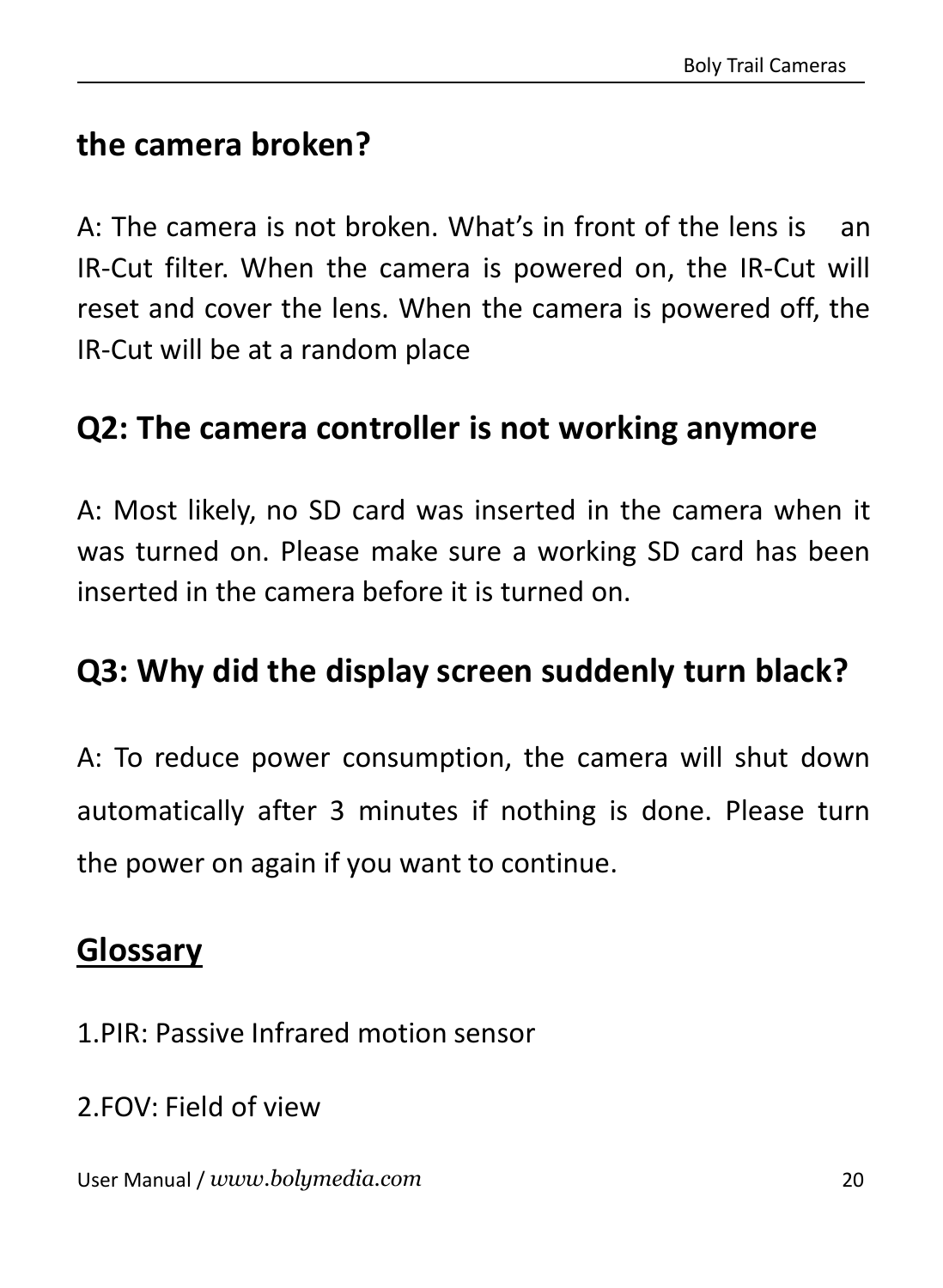## **PIR Detection Zone**

This camera has a new PIR, which is patented. The new PIR's detection range can reach 100ft. in good environments. The following picture compares the detection zone between the normal PIR and the new PIR.

The PIR detection angle ( $\alpha$ ) is smaller than the field of view (FOV) angle ( $\beta$ ). The advantage of this design is to reduce empty picture rate and capture most, if not all, motions.

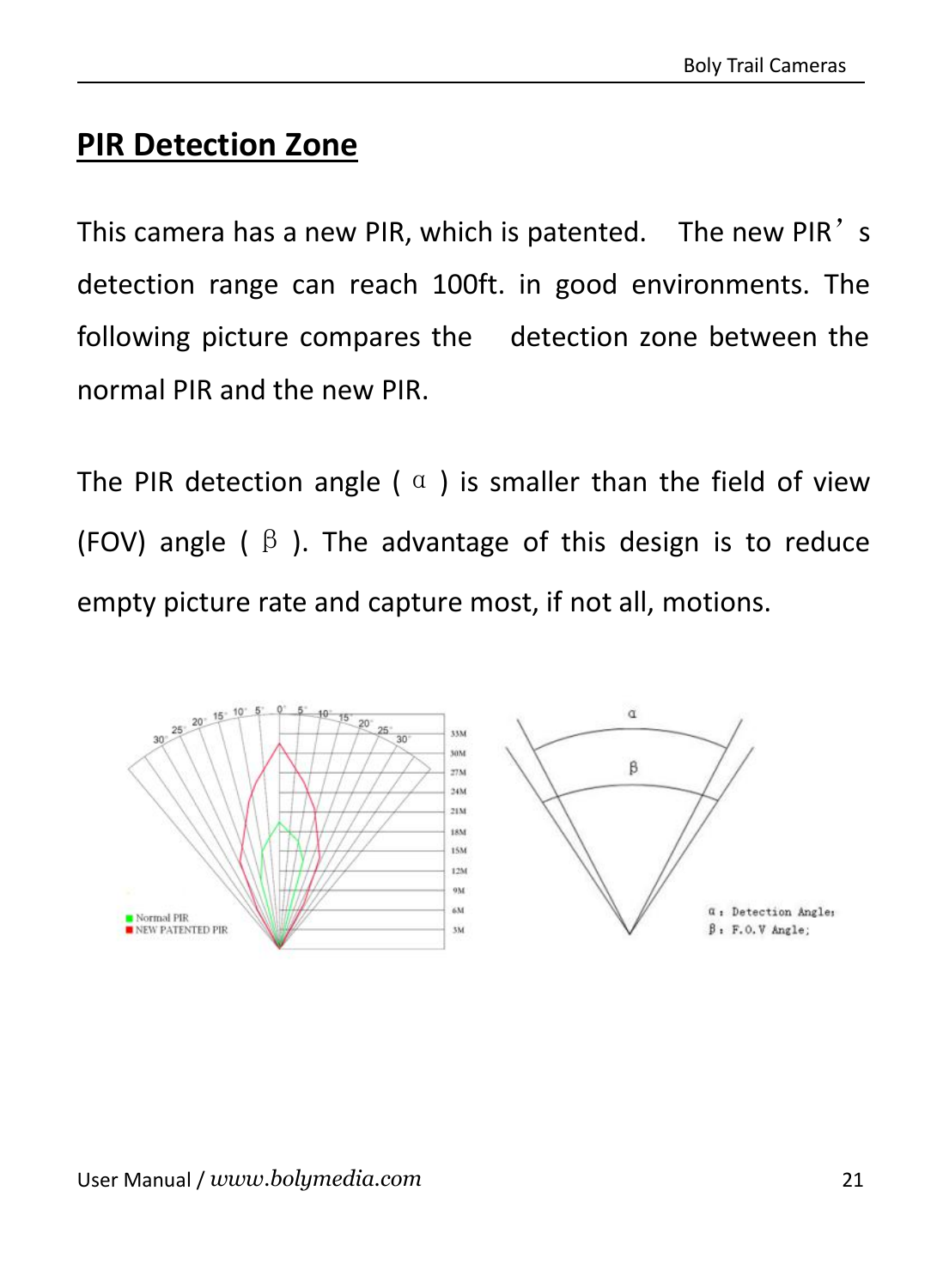# <span id="page-22-0"></span>Technical Specifications

| Items                     | <b>SG562-D</b>                  | SG562-C          | SG560X/<br><b>SG560K</b> | SG2060Series |  |
|---------------------------|---------------------------------|------------------|--------------------------|--------------|--|
| <b>Image Sensor</b>       | 5MP                             |                  |                          | 14MP         |  |
| Lens                      | $F/NO=2.4$                      | $F/NO=2.4$       |                          |              |  |
|                           | $FOV = 55^\circ$                | $FOV = 57^\circ$ |                          |              |  |
| <b>Detection Range</b>    | 100ft                           |                  |                          |              |  |
| Illumination              | 100ft                           | 100ft            | 100ft                    | 100ft        |  |
| Display Screen            | 2"LCD                           | $2$ "LCD         | 2"LCD                    | 2"LCD        |  |
| <b>Picture Resolution</b> | 5MP/12MP/18MP                   |                  |                          | 8/14/25MP    |  |
| Video Resolution          | 1080P/720P/VGA                  |                  |                          |              |  |
| Video Length              | $5 - 120s$                      |                  |                          | $5-180s$     |  |
| Weight                    | 0.25kg (without battery)        |                  |                          |              |  |
| Operation/Storage<br>Tem. | $-20^{\circ}$ ~+60° /-30° ~+70° |                  |                          |              |  |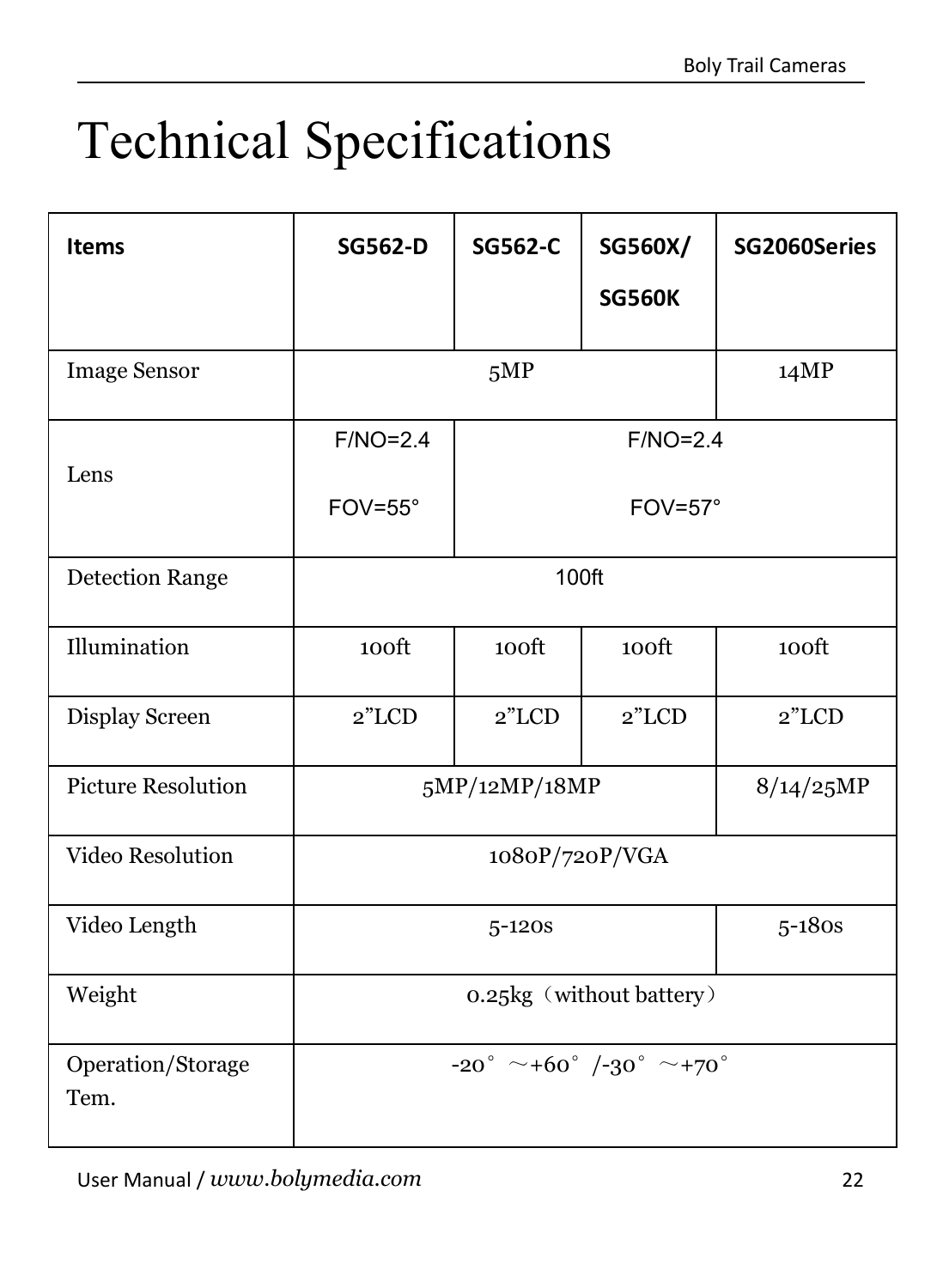| Power Supply               | 8AA or 4AA                |
|----------------------------|---------------------------|
| Memory Card                | $8MB-32GB$                |
| Sound Recording            | Available                 |
| Mounting                   | Rope / Belt / Python lock |
| <b>Dimensions</b>          | 140x80x50 mm              |
| <b>Operation Humidity</b>  | $5\% - 90\%$              |
| Security<br>Authentication | FCC, CE, RoHS             |
|                            |                           |

*Boly Inc is constantly involved in development, engineering, and production – Accordingly, we reserve the right to modify, at any time, any product, product specification and data without notice to improve reliability, function, design or otherwise. The information contained herein is based on tests and data that Boly Inc. believes to be reliable, but the accuracy or completeness is not guaranteed. No warranty of any kind is made with respect to any of the above representations. No reproduction, copy or use thereof may be made without the express written consent of Boly Inc. and Boly Holding Co. Ltd*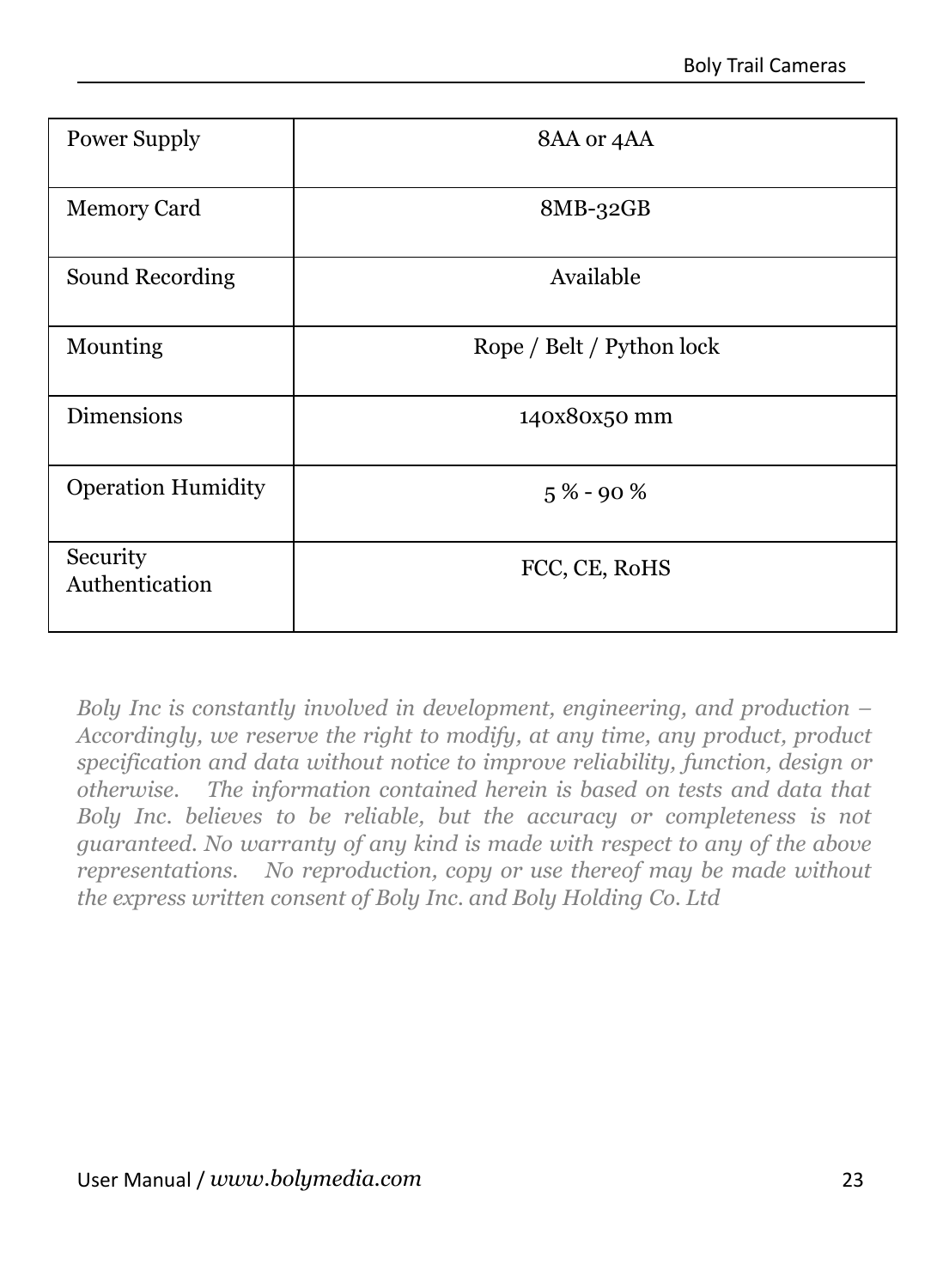# <span id="page-24-0"></span>**Parts List**

| Part Name               | Quantity |  |
|-------------------------|----------|--|
| Digital Camera          | One      |  |
| <b>USB Cable</b>        | One      |  |
| <b>Mounting Bracket</b> | One      |  |
| Belt                    | One      |  |
| User's Manual           | One      |  |
| Warranty Card           | One      |  |
|                         |          |  |

For more details about our product or user manual, please visit our website at: http://www.bolymedia.com/index